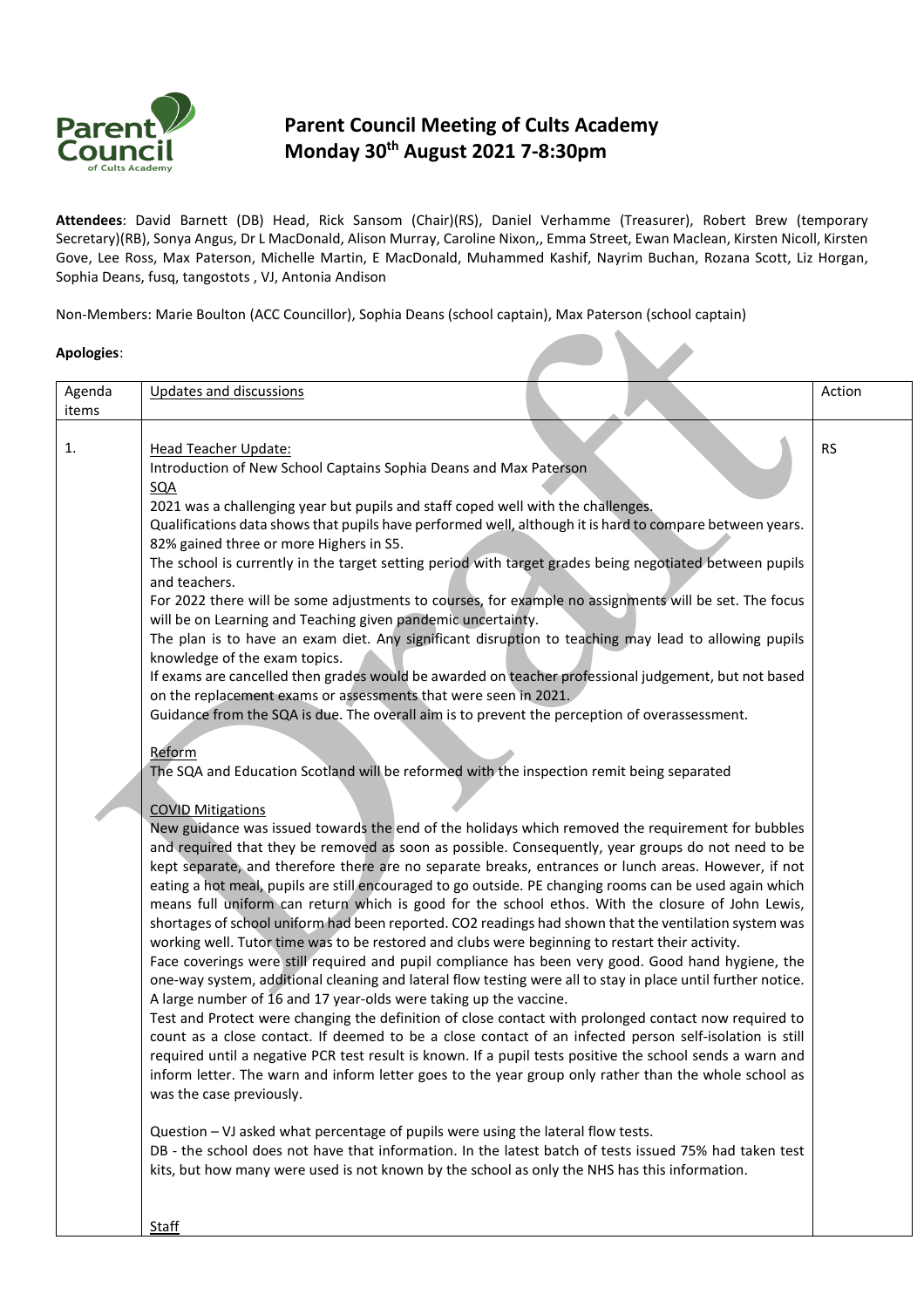|    | The full list of new staff was provided in the update. Recruitment was strong. There were currently 1150<br>pupils at the school and the second year was full.                                                                                                                                                                                                                                                 |
|----|----------------------------------------------------------------------------------------------------------------------------------------------------------------------------------------------------------------------------------------------------------------------------------------------------------------------------------------------------------------------------------------------------------------|
|    | A post for a maths teacher was being readvertised. An English maternity vacancy had arisen. Miss Stewart<br>had resigned from her role as Pupil Support. Two additional staff were being recruited for enhanced<br>provision (ASN)                                                                                                                                                                             |
|    | Question - what is the new pupil-teacher ratio<br>DB - would revert with that information but the school had approximately 80 Full Time Equivalent<br>Teachers.                                                                                                                                                                                                                                                |
|    | The new school roll of 1150 represents a significant increase over the previous cap. In terms of individual<br>year groups:                                                                                                                                                                                                                                                                                    |
|    | $S1 - at 220$ pupils was full and a waiting list was in operation<br>S2 - at 180 pupils was full and a waiting list was in operation<br>S3 - was not full                                                                                                                                                                                                                                                      |
|    | S4 - was full as English and Maths classes were full                                                                                                                                                                                                                                                                                                                                                           |
|    | Prospectively P7 had a dip in pupil numbers but P6 was up again.                                                                                                                                                                                                                                                                                                                                               |
|    | RB noted that the PC planned to write to the Council as the study used to expand the school roll appeared<br>to have some serious limitations.                                                                                                                                                                                                                                                                 |
|    | <b>First Parents Evening:</b><br>DB indicated that it is not confirmed to be Face to Face. The alternative will be virtual appointments of<br>five minutes duration with the meeting being automatically shut to prevent overruns. The first is to be<br>October 5th for parents of those taking Nationals.<br>Alison Murray shared her own experience of virtual parents' evenings and said they worked well. |
|    | <b>Waste Plastic Mitigation</b><br>DB - recycling bins continue to be available in the school                                                                                                                                                                                                                                                                                                                  |
|    | . Possibly need to relaunch the waste and recycling initiative in the school<br>. It's possible that the Eco Group will recommence although it required mentoring by other staff<br>members as those involved previously don't wish to be involved just now.                                                                                                                                                   |
|    | VJ asked what mitigations are in place for use of the water fountains in the school<br>DB - hand sanitiser is available at all water fountain stations and pupils asked to use this prior to using<br>the fountain                                                                                                                                                                                             |
|    | • Face coverings are required as fountains are located indoors                                                                                                                                                                                                                                                                                                                                                 |
|    | • Directive given not to drink directly from fountains<br>• Alternative to using the water fountains is to bring one's own or purchase within the school                                                                                                                                                                                                                                                       |
| 2. | Suggestions for November Meeting Agenda                                                                                                                                                                                                                                                                                                                                                                        |
|    | Mrs E Donald questioned the number of subjects to be available at National level<br>DB indicated this subject is up for discussion in the School Improvement Plan. Possibility the pros and                                                                                                                                                                                                                    |
|    | Cons will presented at the November meeting                                                                                                                                                                                                                                                                                                                                                                    |
|    | <b>AGM</b><br>Daniel Verhamme presented the Finances                                                                                                                                                                                                                                                                                                                                                           |
|    | Year May 2020 to April 2021                                                                                                                                                                                                                                                                                                                                                                                    |
|    | No expenditure<br>£366.96<br>May 2020 balance                                                                                                                                                                                                                                                                                                                                                                  |
|    | Income<br>£438.13 (from Aberdeen City Council)<br>Expenditure<br>£0                                                                                                                                                                                                                                                                                                                                            |
|    | DV suggests discussion of items for expenditure in November.                                                                                                                                                                                                                                                                                                                                                   |
|    | Elections                                                                                                                                                                                                                                                                                                                                                                                                      |
|    | Require the following positions to be filled: Chair, Vice Chair and Secretary                                                                                                                                                                                                                                                                                                                                  |